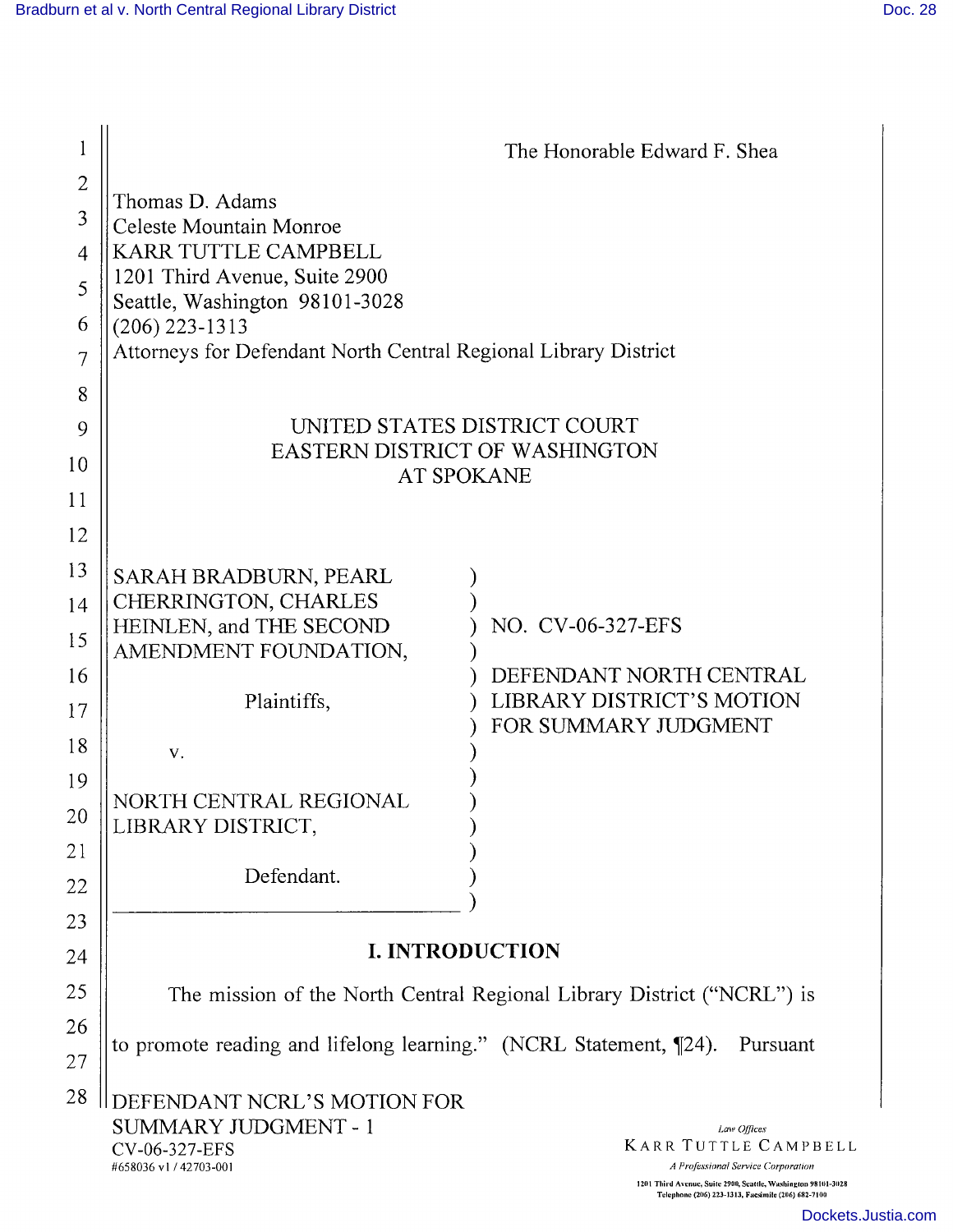to its mission and Internet Use Policy, filters internet access on computers made available for public use. NCRL does not disable the filter upon the request of an adult patron. Plaintiffs contend that NCRL's Policy infringes upon rights guaranteed by the First Amendment of the United States Constitution and Article I, § 5 of the Washington State Constitution. In making these claims, Plaintiffs ignore NCRL's legal duties and discretion in fulfilling its essential mission and complying with the objectives for which it was formed. For the reasons that follow, NCRL seeks summary judgment on all claims alleged by Plaintiffs. In the alternative, NCRL requests an order certifying to the Washington Supreme Court the issue of the validity of NCRL's Policy under Article I,  $\S$  5 of the Washington State Constitution.<sup>1</sup>

## II. ISSUES PRESENTED

Whether this Court should grant summary judgment dismissing Plaintiffs' claims that NCRL's practice of offering only filtered internet access violates Article 1, § 5 of the Washington State Constitution and the First Amendment to the United States Constitution; or

Whether this Court should certify to the Washington Supreme Court the question of the validity of NCRL's internet filtering policy under Article 1, § 5 of the Washington State Constitution.

<sup>1</sup> See NCRL's Motion for Certification of Question of State Constitutional Law.

DEFENDANT NCRL'S MOTION FOR SUMMARY JUDGMENT - 2 CY-06-327-EFS #658036 v1 / 42703-001 A Professional Service Corporation

Law Offices KARR TUTTLE CAMPBELL

1201 Third Avenue, Suite 2900, Seattle, Washington 98101-3028 Telephone (206) 223-1313, Facsimile (206) 682-7100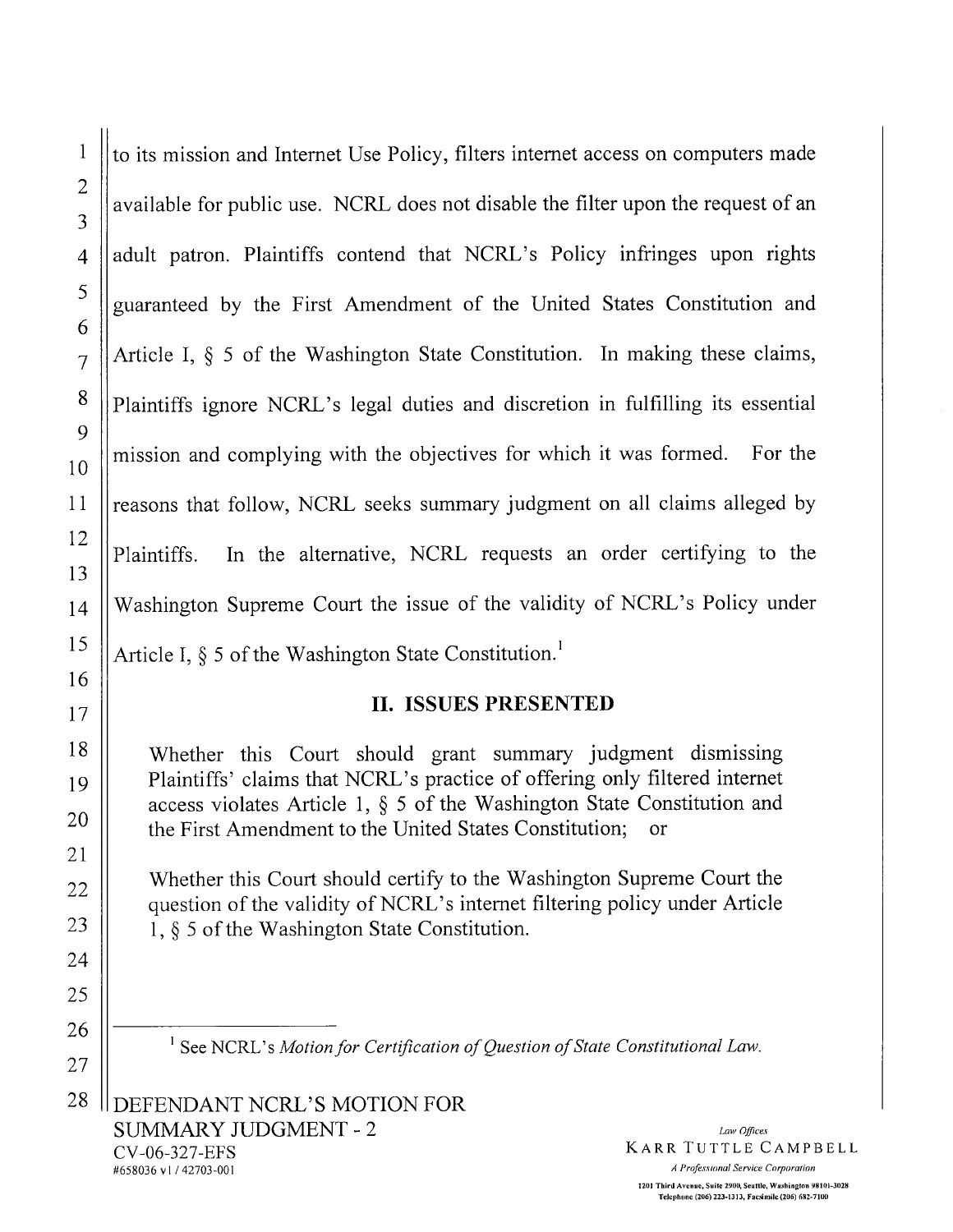### II. EVIDENCE RELIED UPON

NCRL's Statement of Facts in Support of Defendant NCRL' Motion for Summary Judgment ("NCRL Statement"), with attached and accompanying Declarations, and all pleadings and records on file.

### **III. LEGAL ARGUMENT**

#### **Summary Judgment Standard**  $\mathbf{A}$ .

A party is entitled to summary judgment "if the pleadings, depositions, answers to interrogatories, and admissions of file, together with affidavits, if any, show that there is no genuine issue of material fact and that the moving party is entitled to judgment as a matter of law. Fed. R. Civ. Pro. 56(c). Summary judgment is proper if the evidence, viewed most favorable to the nonmoving parties, permits only one conclusion. After a moving party has met its initial burden, the non-moving party must respond with admissible evidence sufficient to establish a genuine issue of material fact for trial. See Anderson v. Liberty Lobby, Inc., 477 U.S. 242, 251-255 (1986); Stevens County v. United States Dept. of Interior, 507 S. Supp.2d 1127, 1130-1131 (E. D. Wash. 2007).

#### $\mathbf{B}$ . Plaintiffs' Claims Should Be Decided Under Washington Law.

Federal courts do not reach claims alleging infringement of rights arising from the United States Constitution if the claims can be resolved on other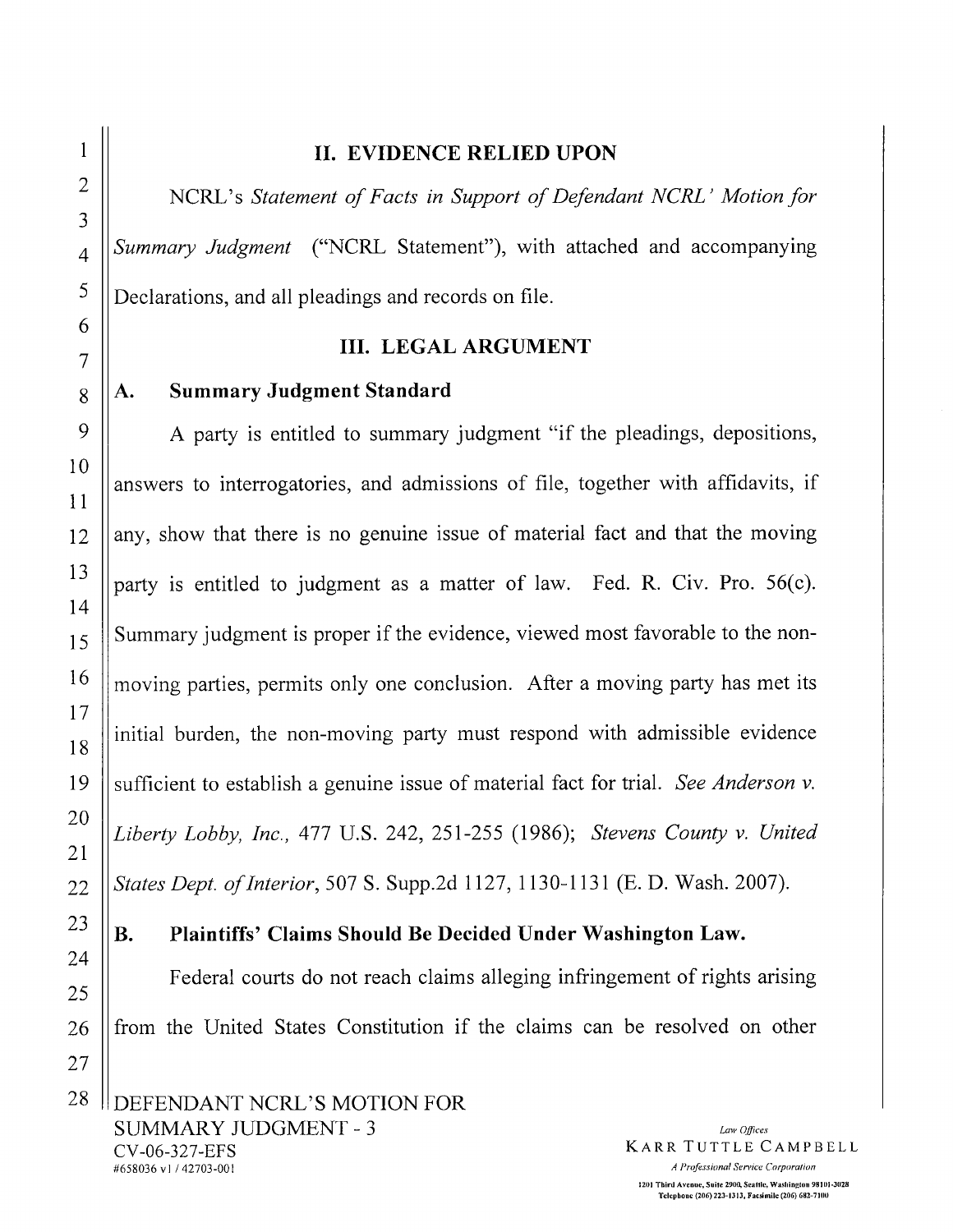grounds, including state constitutional grounds. In Barnes-Wallace v. City of San Diego, 471 F.3d 1038, 1046-1047 (9<sup>th</sup> Cir. 2006) the Court recognized that it is "bound to resolve state constitutional questions before reaching federal challenges." Because the state constitutional issues in *Barnes-Ellis* had not been clearly determined, the Court certified the controlling issues to the California Supreme Court. Id.

This Court should follow the approach of Barnes-Wallace and certify the state constitutional issues to the Washington Supreme Court under RCW 2.60.020. Plaintiffs have alleged identical challenges to NCRL's Policy under the Article I, § 5 of the Washington State Constitution and the First Amendment. Washington courts have not addressed issues associated with internet filtering in a public library and free speech rights guaranteed by the Washington State Constitution. It is clear, however, that Article I,  $\S$  5 and the First Amendment are co-extensive. See Fine Arts Guild v. the City of Seattle, 74 Wn.2d 503, 512 (1968)(Free speech rights under the state and federal constitutions are "inferentially interchangeable.") In a few contexts, Article I,  $\S$  5 has been held to extend even beyond the First Amendment in its protection of individual rights. See generally *Ino Ino Ino v. City of Bellevue*, 132 Wn.2d 103, 114-122  $(1997)$  modified 133 Wn.2d 229 (1978). NCRL's Policy is subject to an

DEFENDANT NCRL'S MOTION FOR **SUMMARY JUDGMENT - 4** CV-06-327-EFS #658036 v1/42703-001

Law Offices **KARR TUTTLE CAMPBELL** A Professional Service Corporation 1201 Third Avenue, Suite 2900, Seattle, Washington 98101-3028 Telephone (206) 223-1313, Facsimile (206) 682-7100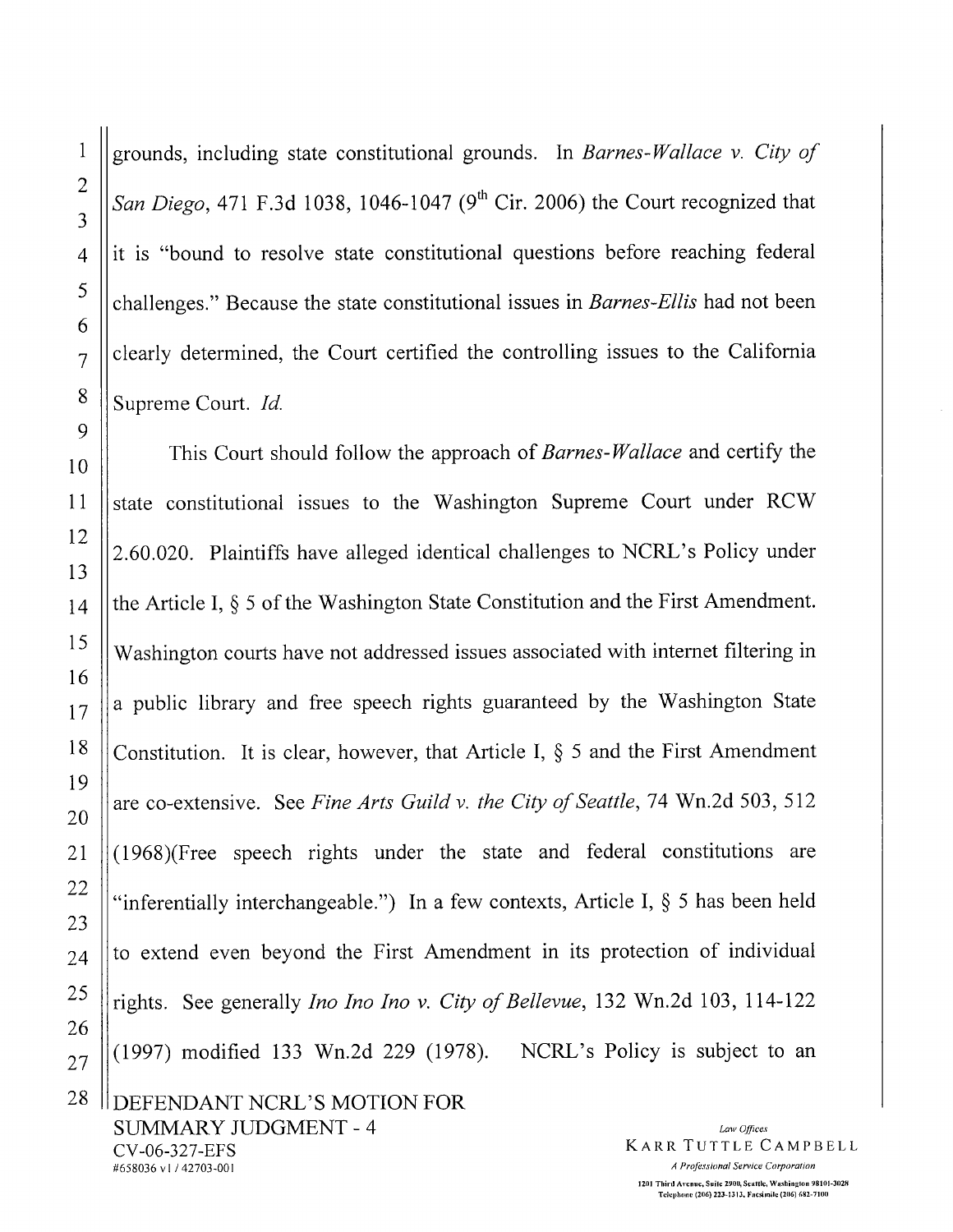analysis under Article I,  $\delta$  5 that is at least as protective of free speech rights as any potentially applicable First Amendment analysis.<sup>2</sup> Accordingly, this Court should decline to address Plaintiffs' First Amendment challenge and either address Plaintiffs' claims solely under Washington constitutional law or certify the issue to the Washington Supreme Court.

### Plaintiffs' Claims under 42 U.S.C. § 1983 must be dismissed.  $\mathbf{C}$ .

Plaintiffs' claims under 42 U.S.C. § 1983 arise from their view that NCRL's Policy and filtering practice infringe upon their First Amendment rights. Since this Court must avoid adjudication of the First Amendment claims claims in light of the state law challenge, there will be no determination of federal law to support Plaintiffs' claims under 42 U.S.C. §1983. Only violations of federal law or the United States Constitution are actionable under 42 U.S.C. § 1983. See Barry v. Fowler, 902 F.2d 770, 773 (9<sup>th</sup> Cir. 1990); Furfaro v. City of Seattle, 144 Wn.2d 363, 375-76 (2001). Consequently, Plaintiff's claims alleging violations of 42 U.S.C.  $\S$  1983 must be dismissed.

<sup>&</sup>lt;sup>2</sup> Whether a state constitutional provision is broader than a corresponding federal constitutional provision requires the Court to evaluate the Gunwall factors and determine whether the provision extends greater protections to Washington citizens. See Voters Educ. Comm. v. Public Disclosure Comm., 161 Wn.2d 470, 494 n.16 (2007).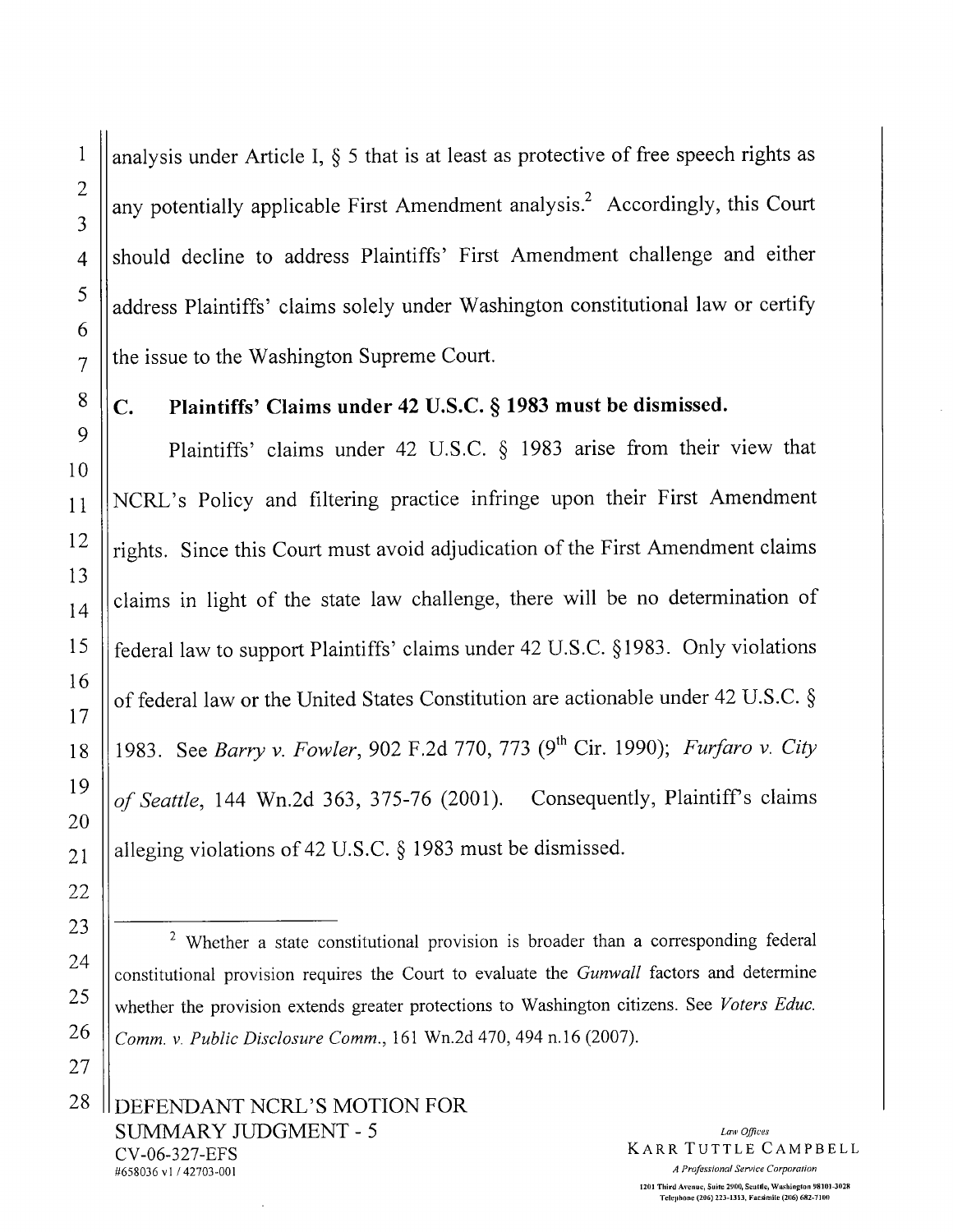# D. NCRL's Internet Use Policy does not violate Article 1,  $\S$  5 of the **Washington State Constitution.**

Article 1, § 5 of the Washington State Constitution states, "Every person may freely speak, write and publish on all subjects, being responsible for the abuse of that right." The right of free speech is a "fundamental counterpart" of the right to receive information. Fritz v. Gordon, 83 Wn.2d 275, 296-97 (1974). Plaintiffs contend that NCRL's Policy infringes upon rights established by Article I,  $\S$  5 both on its face and as applied to adult patrons who wish to have unfiltered internet access on NCRL's computers. Plaintiffs are mistaken.

### $\mathbf{1}$ . NCRL's Policy is constitutionally valid on its face.

Plaintiffs allege that NCRL's Policy is constitutionally invalid "on its face..." but do not allege why. (Ct. Rec. 1) Plaintiffs cannot prevail on a facial challenge to NCRL's Policy because the Policy is neither overbroad nor vague.

NCRL's Internet Use Policy states in part:

The mission of the North Central Regional Library is to promote reading and lifelong learning. Internet access is offered as one of many information resources supporting that mission. All Internet access on NCRL library computers is

The library district does not host customer e-mail accounts or provide access to chat rooms.

I DEFENDANT NCRL'S MOTION FOR **SUMMARY JUDGMENT - 6** CV-06-327-EFS

filtered.

#658036 v1/42703-001

Law Offices **KARR TUTTLE CAMPBELL** 

A Professional Service Corporation

1201 Third Avenue, Suite 2900, Seattle, Washington 98101-3028 Telephone (206) 223-1313, Facsimile (206) 682-7100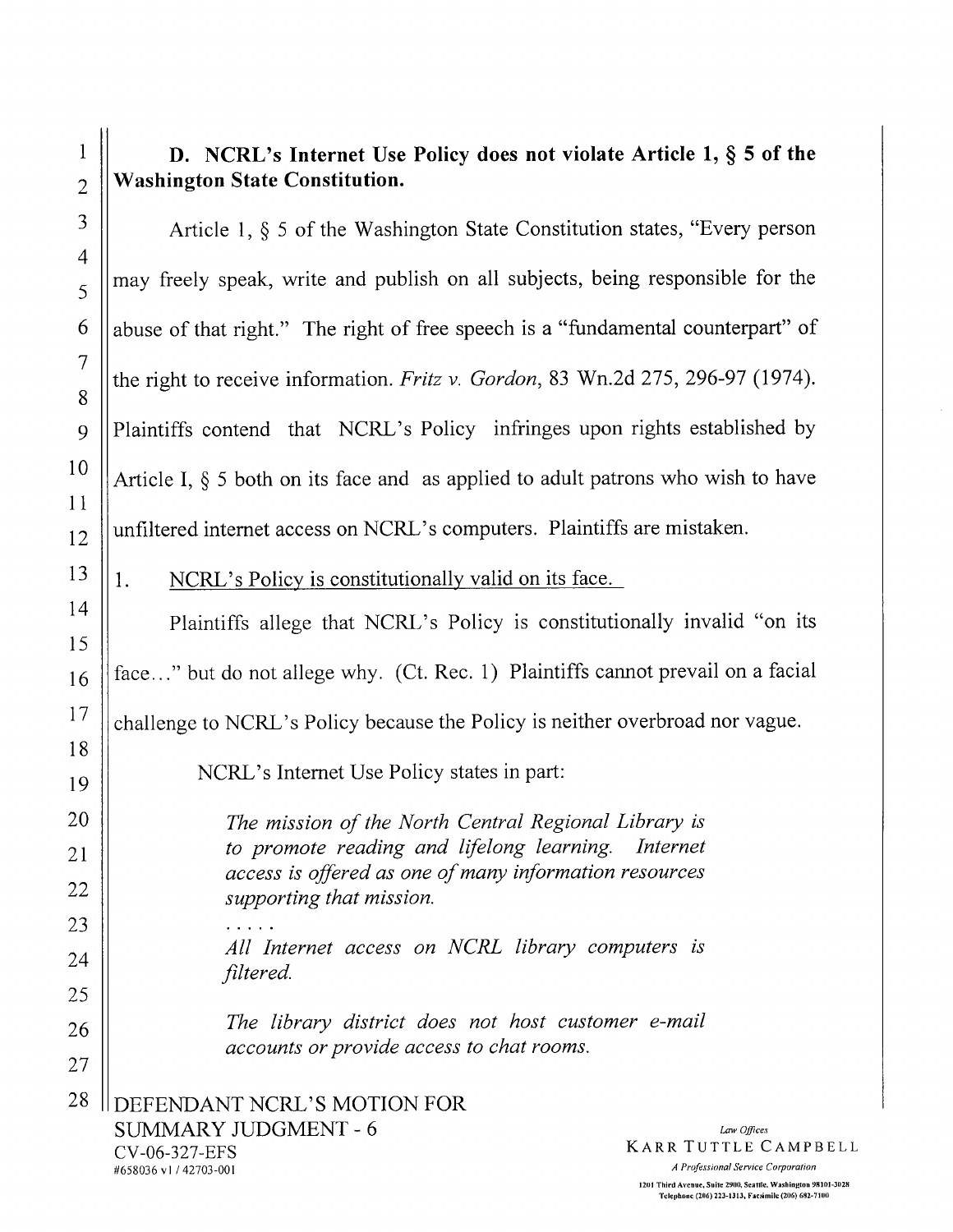Hacking and other unlawful online activities are prohibited.

The District's director is responsible for establishing procedures to carry out this policy.

(NCRL Statement, ¶26)

NCRL's Policy conforms to the selection criteria in NCRL's Collection Development Policy which requires materials to be "selected and retained in the library on the basis of their value for the interest, information, and enlightenment of all the people in the community in conformance with the District's mission." (NCRL Statement, ¶25)

NCRL's Policy cannot be deemed overbroad unless it sweeps within its prohibitions a "substantial amount" of constitutionally-protected speech. Cf. City of Seattle v. Huff, 111 Wn.2d 923, 925-26 (1989).<sup>3</sup> NCRL's internet filter is configured to block only certain categories of web sites: Hacking, Proxy Avoidance, Phishing, Malware, Spyware, Web Chat, Instant Messaging,

<sup>&</sup>lt;sup>3</sup> Washington courts appear to apply the federal standard in resolving claims of overbreadth and vagueness in free speech cases unless the regulation at issue amounts to a Voter Educ. Comm. v. Public Disc. Comm., 161 Wn.2d 470, 496 prior restraint. (2007)(vagueness). A prior restraint prohibits future speech as opposed to punishing past speech See Soundgarden v. Eikenberry, 123 Wn.2d 750, 764-65 (1994).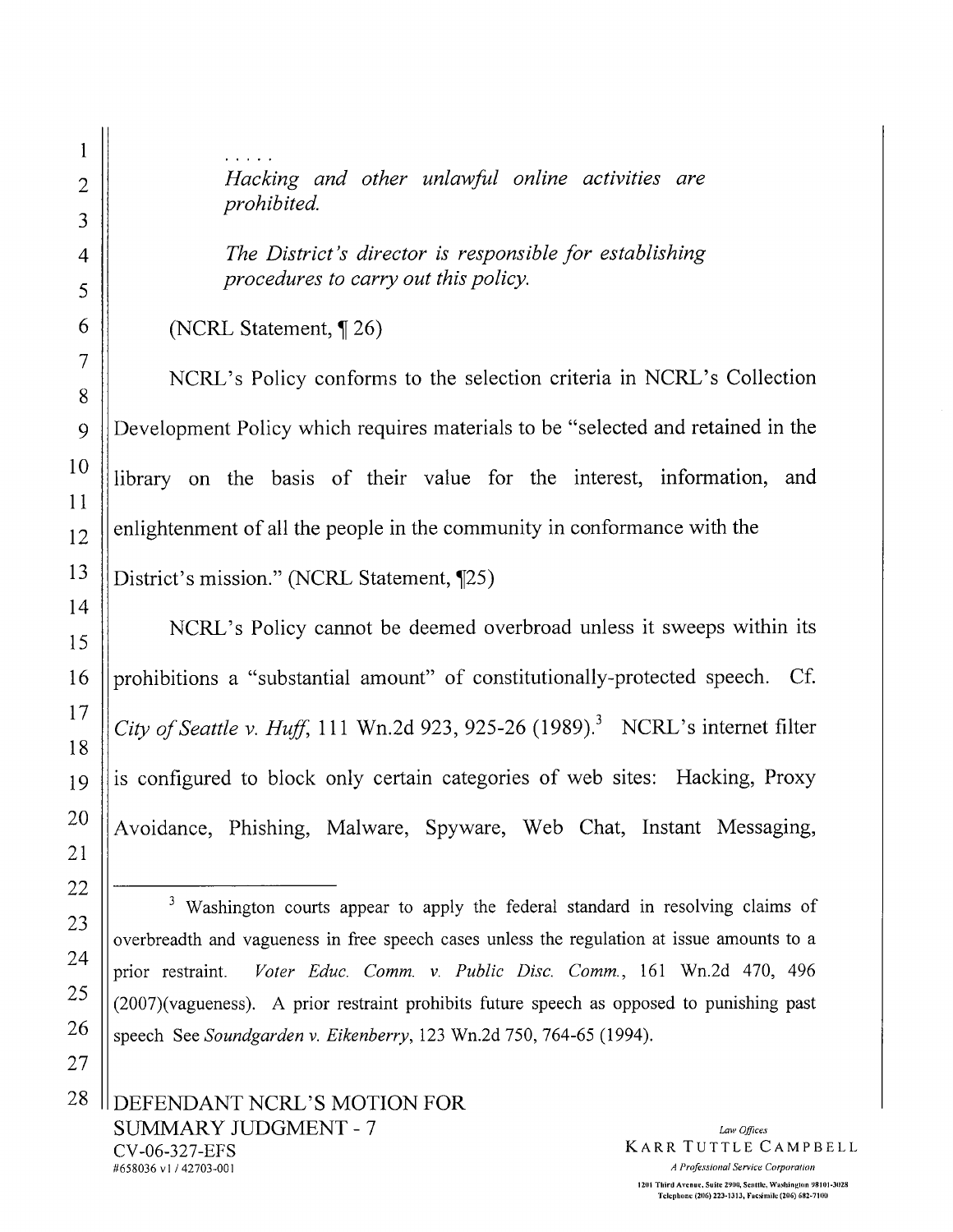Gambling, Image Search, Video Search, Adult Materials, Nudity/Risque, and Pornography. (NCRL Statement, ¶54). To the extent these categories reach constitutionally-protected speech at all, they are properly and necessarily blocked pursuant to requirements of the Children's Internet Protection Act ("CIPA"), 20 U.S.C.  $\S$  9134(f); 47 U.S.C.  $\S$  254(h), for purposes of network security, and other legitimate reasons detailed below. (NCRL Statement, 123)

CIPA requires public libraries seeking eligibility for federal "E-rate" and LSTA funds<sup>4</sup> to install a "technology protection measure"<sup>5</sup> on public computers with internet capability to block visual depictions deemed to be obscene, child pornography, or otherwise "harmful to minors."

CIPA was upheld against a facial challenge in United States v. American Library Association, 539 U.S. 194 (2003). In American Library Ass'n. a plurality of the Court found that CIPA did not violate First Amendment rights

<sup>&</sup>lt;sup>4</sup> The "E-Rate program" allows qualifying libraries to purchase internet access at discounted rates. The Library Services and Technology Act ("LSTA") provides grants to states to support the telecommunications and computer network initiatives of public libraries. See United States v. American Library Association, 539 U.S. 194, 199 (2003).

 $\frac{5}{3}$  Public libraries "may" disable the "technology protection measure" at the request of an adult patron for bona fide research or other lawful purpose. See 20 U.S.C. § 9134(f)(3);47 U.S.C. §  $254(h)(6)(D)$ .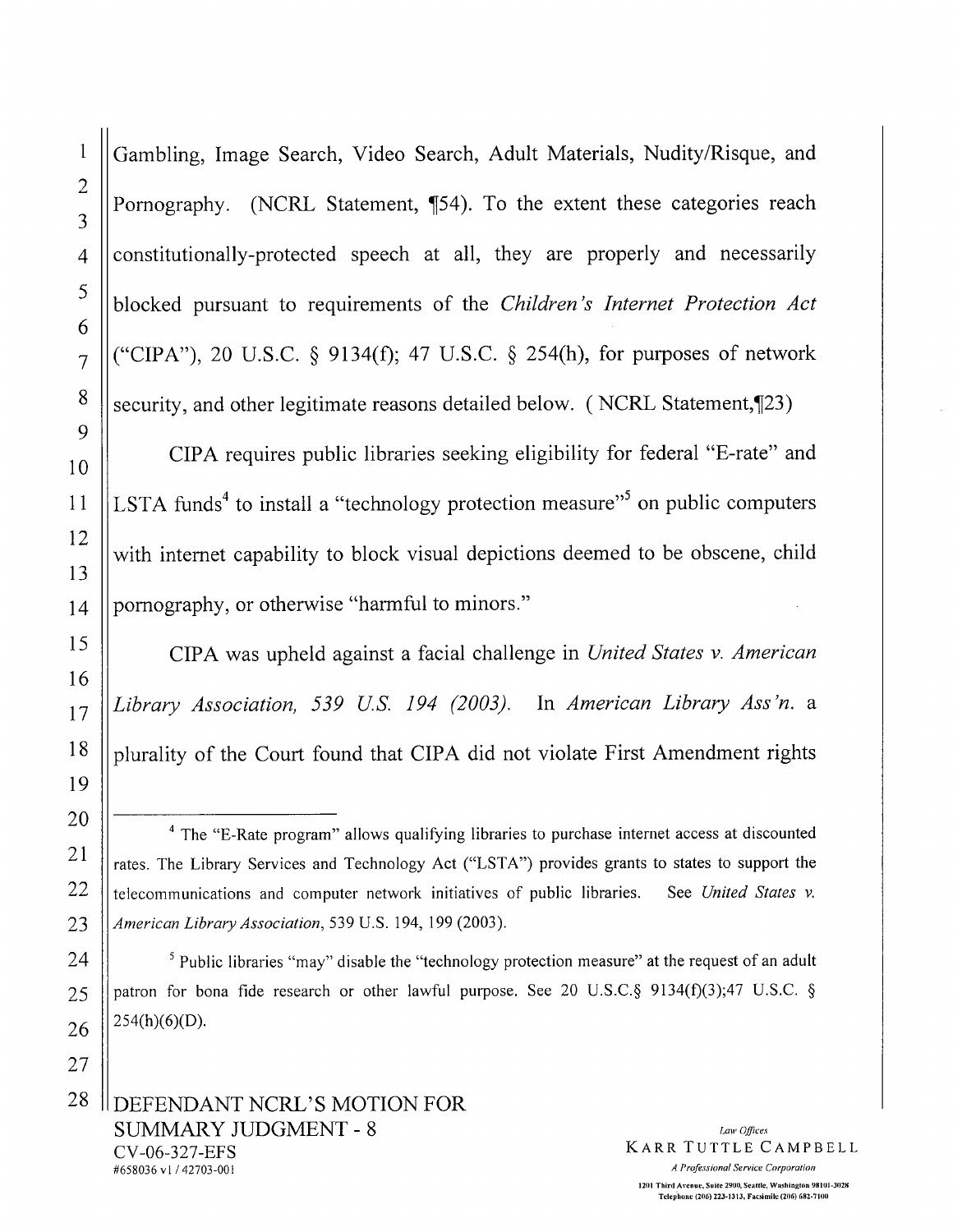$\mathbf{1}$ by conditioning the receipt of federal funds upon libraries' installation of  $\overline{2}$ filtering software or other "technology protection measure." Justice Kennedy concurred with the plurality due to the possibility that filters can be disabled, specific web sites can be unblocked, and because of the "legitimate, even compelling" government interest in protecting young library users. 539 U.S. at Since CIPA is constitutionally valid on its face and Plaintiffs cannot  $214 - 215$ . prevail absent evidence that its Policy results in the blocking of a substantial amount of constitutionally-protected speech. There is no such evidence. Likewise, NCRL's Policy is not subject to a facial challenge on grounds

of vagueness. A regulation is unconstitutionally vague only if a person of common intelligence cannot reasonably determine its meaning and understand what conduct is proscribed. See Spokane v. Douglass, 115 Wn.2d 171, 178-179(1990). It is not necessary that a person be able to predict the exact moment that his actions become prohibited conduct. See City of Seattle v. Eze, 111 Wn.2d 22, 27 (1988). NCRL's Policy easily meets test. It advises library patrons that "all internet use is filtered" and warns that "hacking and other unlawful online activities are prohibited" among other provisions. There is no ambiguity in NCRL's Policy that would render it constitutionally vague.

DEFENDANT NCRL'S MOTION FOR **SUMMARY JUDGMENT - 9** CV-06-327-EFS #658036 v1/42703-001

Law Offices **KARR TUTTLE CAMPBELL** A Professional Service Corporation 1201 Third Avenue, Suite 2900, Scattle, Washington 98101-3028 Telephone (206) 223-1313, Facsimile (206) 682-7100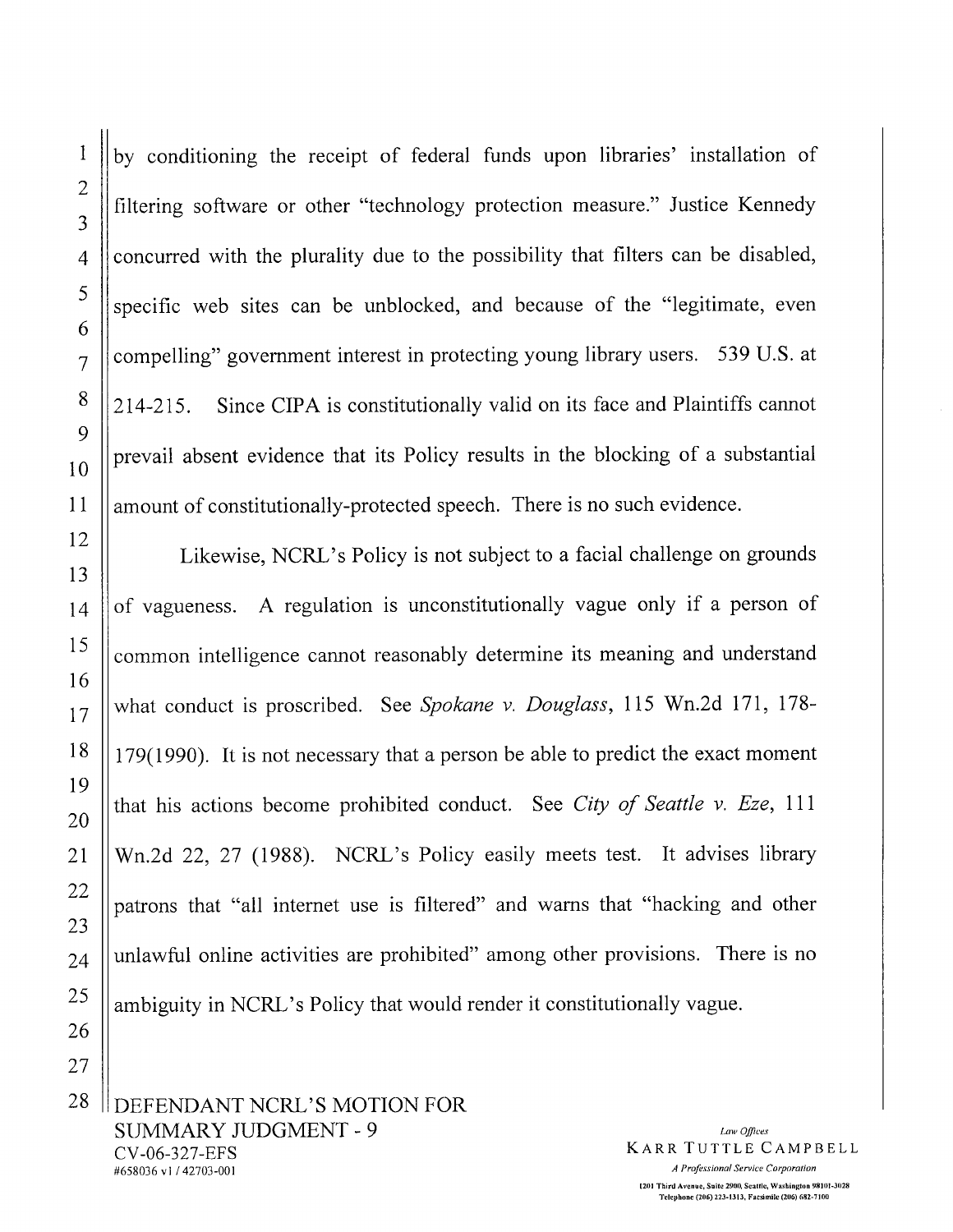$\overline{2}$ . NCRL's Internet Use Policy, as-applied, infringes no Free Speech rights. NCRL's Policy also withstands scrutiny on an "as applied" basis whether viewed as an implementation of CIPA or an exercise of its mandate to "do all acts necessary for the orderly and efficient management and control of the library." RCW 27.12.210(10). NCRL offers the following as context for the legal issues associated with Plaintiffs' claims.

# A. NCRL's Internet Filter

NCRL computers operate through the FortiGuard Web Filtering Service offered by Fortinet, Inc. (NCRL Statement, ¶33) FortiNet maintains a database of websites, including more than 30 million sites, covering more than two billion individual pages (URLs). (NCRL Statement, ¶35). FortiNet assigns each web page to one of 76 categories based on its dominant content, or to none of those categories. (NCRL Statement, 132) Some pages are additionally assigned one of seven classes (Id.) FortiGuard users such as NCRL select classes or categories to block or leave unblocked. (NCRL Statement, [38).

NCRL blocks the following categories: malware, spyware, hacking, avoidance, phishing, gambling, adult materials, nudity/risqué, proxy pornography, web chat, instant messaging, and personal relationships. (NCRL Statement, ¶54). NCRL does not disable the FortiGuard filter, even if requested

Law Offices KARR TUTTLE CAMPBELL A Professional Service Corporation 1201 Third Avenue, Suite 2900, Seattle, Washington 98101-3028 Telephone (206) 223-1313, Facsimile (206) 682-7100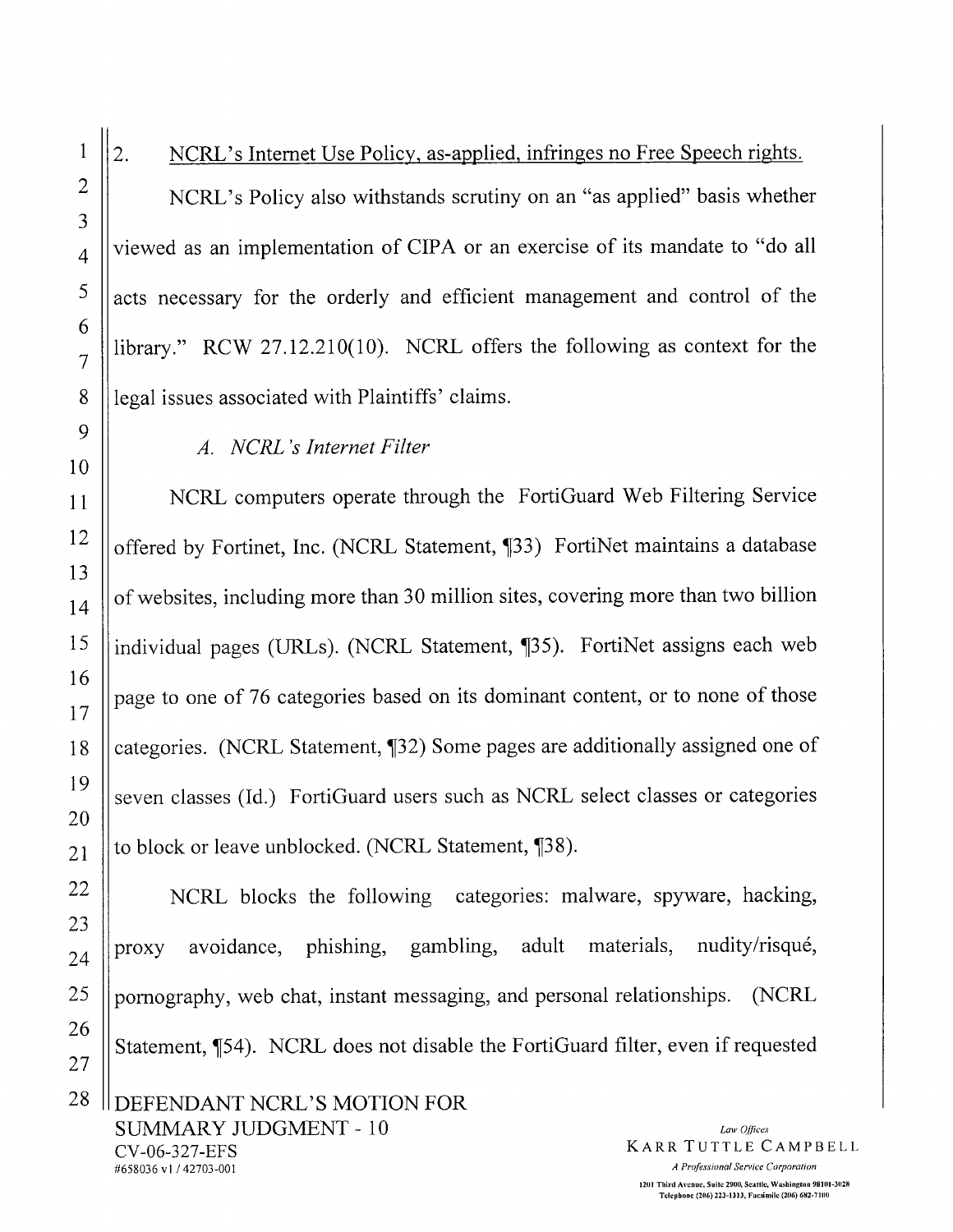$\mathbf{1}$ 

 $\overline{2}$ 

3

 $\overline{4}$ 

by an adult patron. (NCRL Statement, ¶140). FortiGuard allows anyone to check the categorization of a particular site and request that the decision be reviewed. (NCRL Statement, 140-42). Similarly, NCRL provides an automated mechanism for patrons to request that particular blocked web site be reviewed and, if appropriate, unblocked. (NCRL Statement, ¶56-58).

NCRL filters internet use because of CIPA and other reasons: first, filtering advances NCRL's mission "to promote reading and lifelong learning" and implement its Collection Development Policy (NCRL Statement, ¶60); second, filtering facilitates NCRL's commitment and duty to work cooperatively with schools (NCRL Statement,  $\P$  15); third, filtering minimizes confrontations between NCRL staff and adult patrons using computers for illegal or in appropriate purposes (NCRL Statement, ¶ 74; 90-99); and fourth, filtering helps minimize NCRL's potential liability for employment claims based on hostile work environment. (NCRL Statement, ¶71; 90-99). These justifications are discussed further below.

> B. Plaintiffs SAF, Bradburn, and Cherrington Lack Standing to Maintain an As-Applied Challenge.

To prevail on an "as applied" challenge under Article I,  $\S$  5, Plaintiffs must have sustained actual injury as a result of NCRL's Policy A litigant lacks DEFENDANT NCRL'S MOTION FOR

SUMMARY JUDGMENT - 11 CV-06-327-EFS #658036 v1/42703-001

Law Offices **KARR TUTTLE CAMPBELL** A Professional Service Corporation 1201 Third Avenue, Suite 2900, Seattle, Washington 98101-3028 Telephone (206) 223-1313, Facsimile (206) 682-7100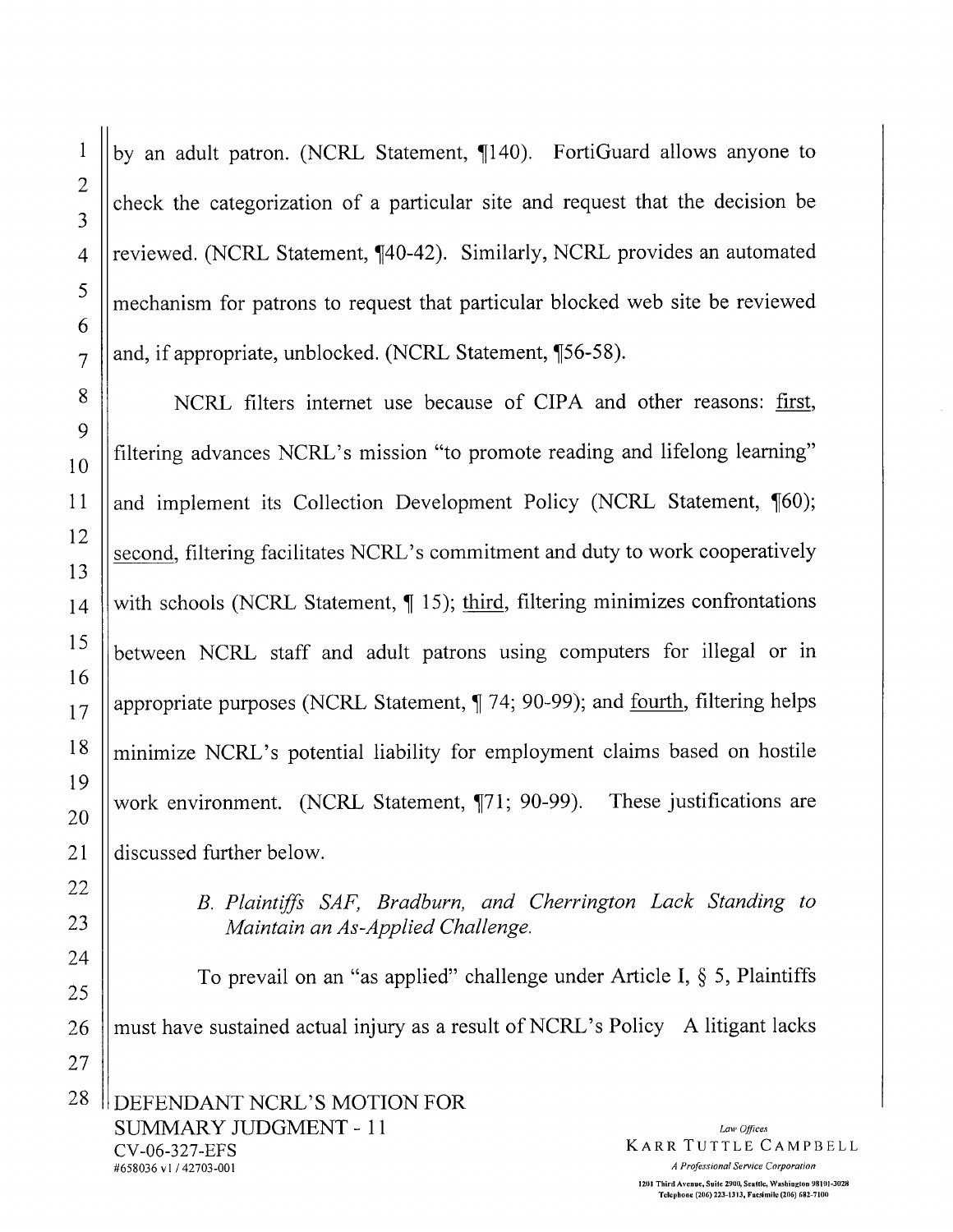standing to assert a constitutional challenge unless there is harm that goes beyond general dissatisfaction with the state action.<sup>6</sup> The harm must amount to actual damage or injury. See Kadoranian v. Bellingham Police Dept., 119 Wn.2d 178, 191 (1992). A party generally does not have standing to raise a constitutional challenge to vindicate the rights of third-parties. Ludwig v. Dept. of Retirement Sys., 131 Wn. App. 379, 382 (2006).

Plaintiff Second Amendment Foundation ("SAF") is a non-profit organization focused on the fundamental right of citizens to own firearms. SAF alleges that the web site for one of its publications, "Women & Guns," is blocked by NCRL's filter. (Ct. Rec. 1) In fact, www.womenandguns.com is not blocked nor to NCRL's knowledge has it ever been blocked nor does NCRL contend that it should be blocked. (NCRL Statement, ¶119). SAF' lacks first hand knowledge that site was actually blocked. It knows only that an SAF members reported that the site was unavailable on NCRL computers. (NCRL) Statement, ¶116). Since SAF cannot demonstrate actual injury, and cannot lawfully challenge the constitutionality of NCRL's Policy on behalf of thirdparties, SAF's as applied challenge to NCRL's Policy must be dismissed.

 $6$  NCRL assumes its filtering policy is state action for purposes of this Motion.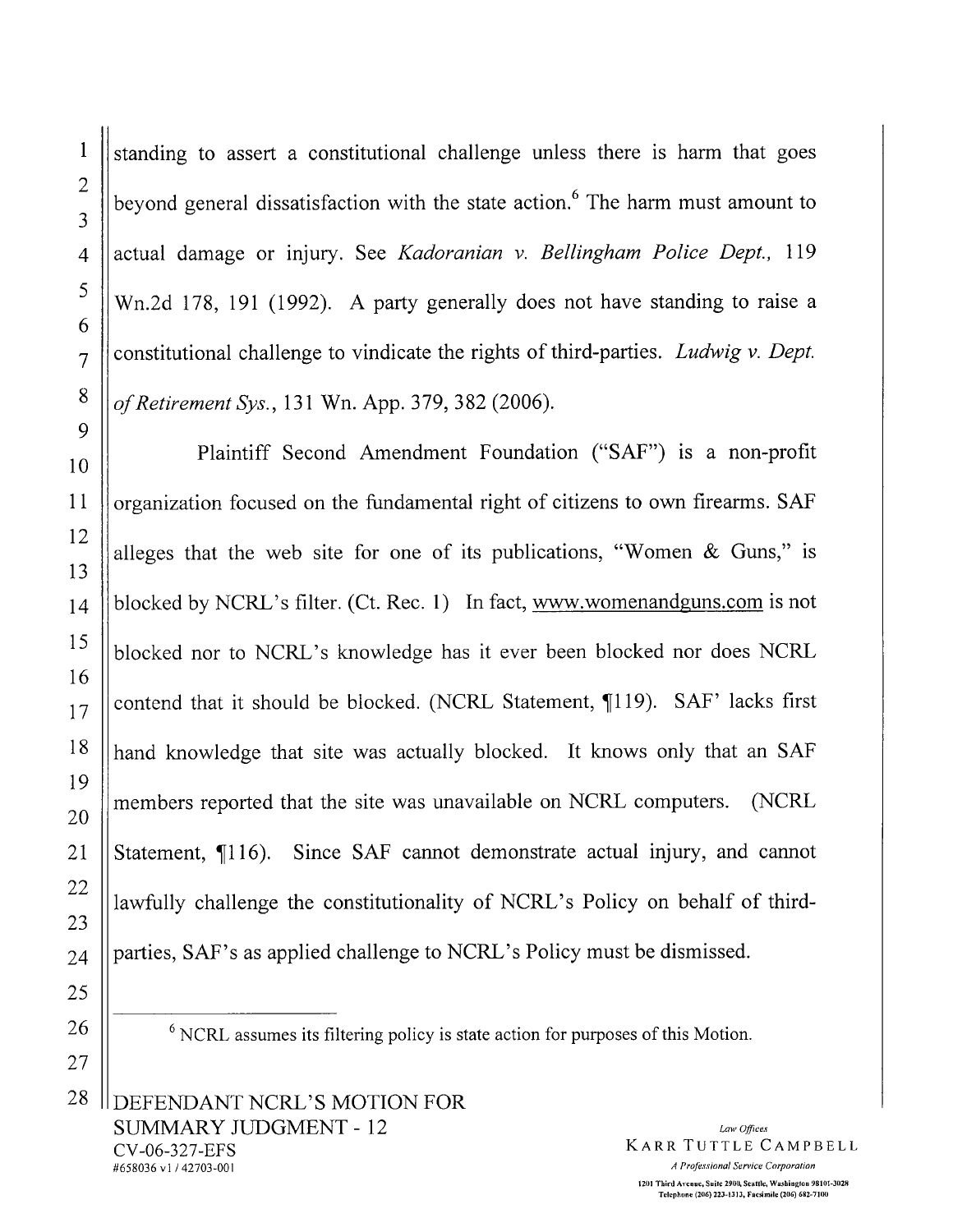Plaintiff Sarah Bradburn ("Bradburn") contends she was unable to access internet sources of information relating to youth tobacco usage on an NCRL computer in the Republic branch. (Ct. Rec 1) Plaintiff Pearl Cherrington ("Cherrington") contends she was unable to access web sites concerning health topics and art galleries at the Twisp branch. (Id.) Cherrington also unsuccessfully sought access to www.youtube.com (NCRL Statement, 131).<sup>7</sup>

Neither Bradburn nor Cherrington can identify specific web sites they could not access (other than www.youtube.com) nor confirm that they were even blocked by NCRL's filter as opposed to a transient technical problem with the network. (NCRL Statement, ¶123-26; 130-35). In the absence of evidence that Bradburn and Cherrington sustained actual injury as a result of NCRL's policy, they have no standing to challenge it on constitutional grounds.

C. Plaintiff Heinlen's Constitutional Challenge Fails.

Plaintiff Charles Heinlen ("Heinlen") contends that internet filtering prevented him from accessing web site relating to firearms, various dating sites, Soldier of Fortune Magazine, his blog at www.myspace.com, and photos embedded in commercial email sent to Hotmail and Yahoo accounts. (Ct. Rec

<sup>7</sup> NCRL has unblocked access to www.youtube.com. (NCRL Statement, ¶127).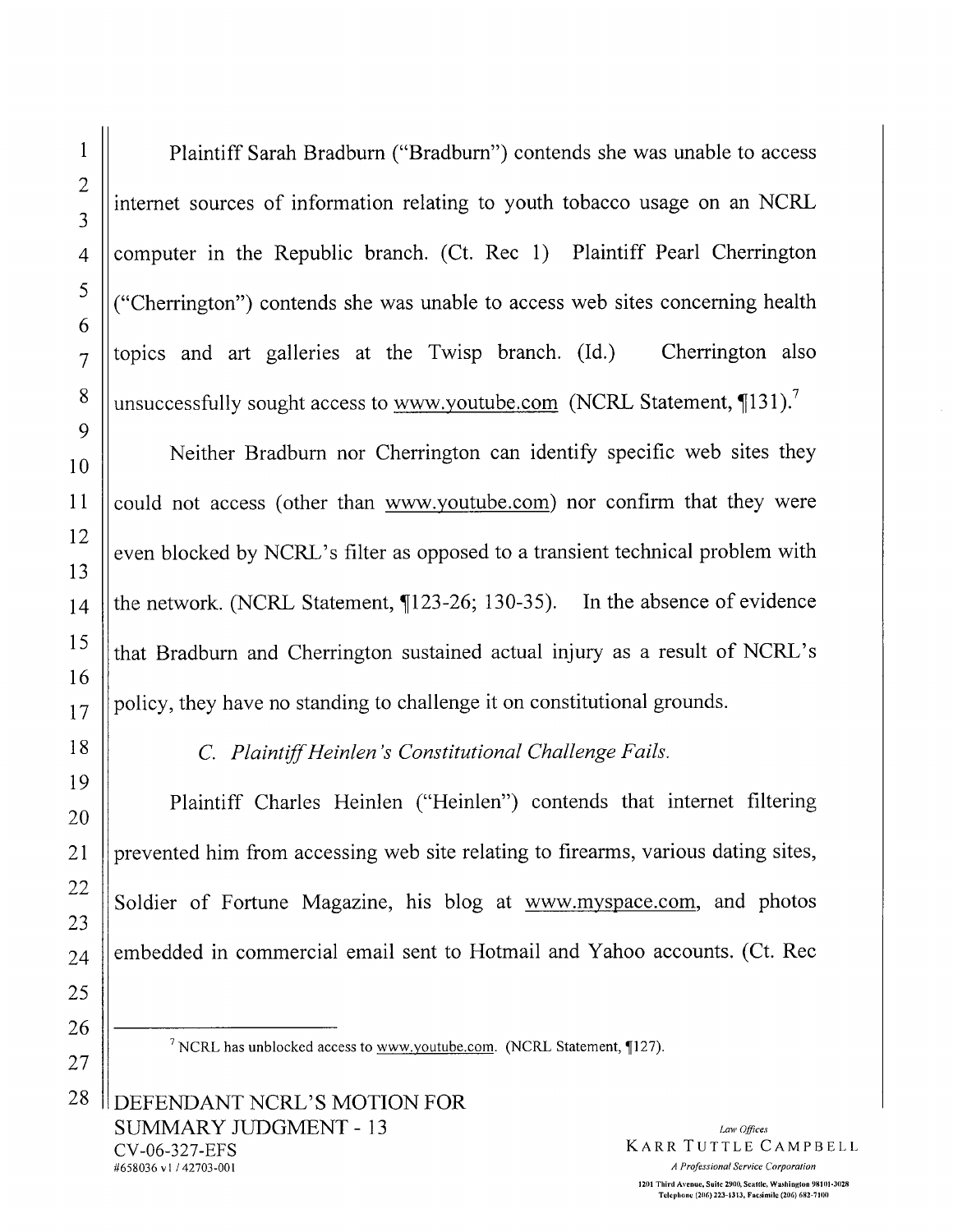The sites Heinlen claims were blocked are no longer blocked, including  $1$ ). www.myspace.com. Accordingly, even if Heinlen sustained harm from not having had access to certain sites in the past he has such access now.

Heinlen, however, contends that NCRL must do more. Heinlen claims NCRL must disable the filter at the request of an adult patron even for purposes of viewing constitutionally unprotected speech. (NCRL Statement, 141). Heinlen's view notwithstanding, neither Article I, § 5 of the Washington State Constitution, nor the First Amendment require NCRL to provide access to obscenity, child pornography or other internet content that is not constitutionally-protected.<sup>8</sup> It is unclear how and to what extent NCRL's Policy limits his access to protected speech but assuming it does occur, NCRL's limitations are well-justified by Article I,  $\S$  5 and the First Amendment.

## D. NCRL's Internet Use Policy

Public libraries pursue the worthy missions of facilitating learning and cultural enrichment. Libraries have broad discretion to decide what material they provide to their patrons. Although libraries seek to provide a wealth of diverse information, libraries endeavor primarily to provide materials thought to offer

DEFENDANT NCRL'S MOTION FOR **SUMMARY JUDGMENT - 14** CV-06-327-EFS #658036 v1/42703-001

Law Offices KARR TUTTLE CAMPBELL

A Professional Service Corporation 1201 Third Avenue, Suite 2900, Scattle, Washington 98101-3028 Telephone (206) 223-1313, Facsimile (206) 682-7100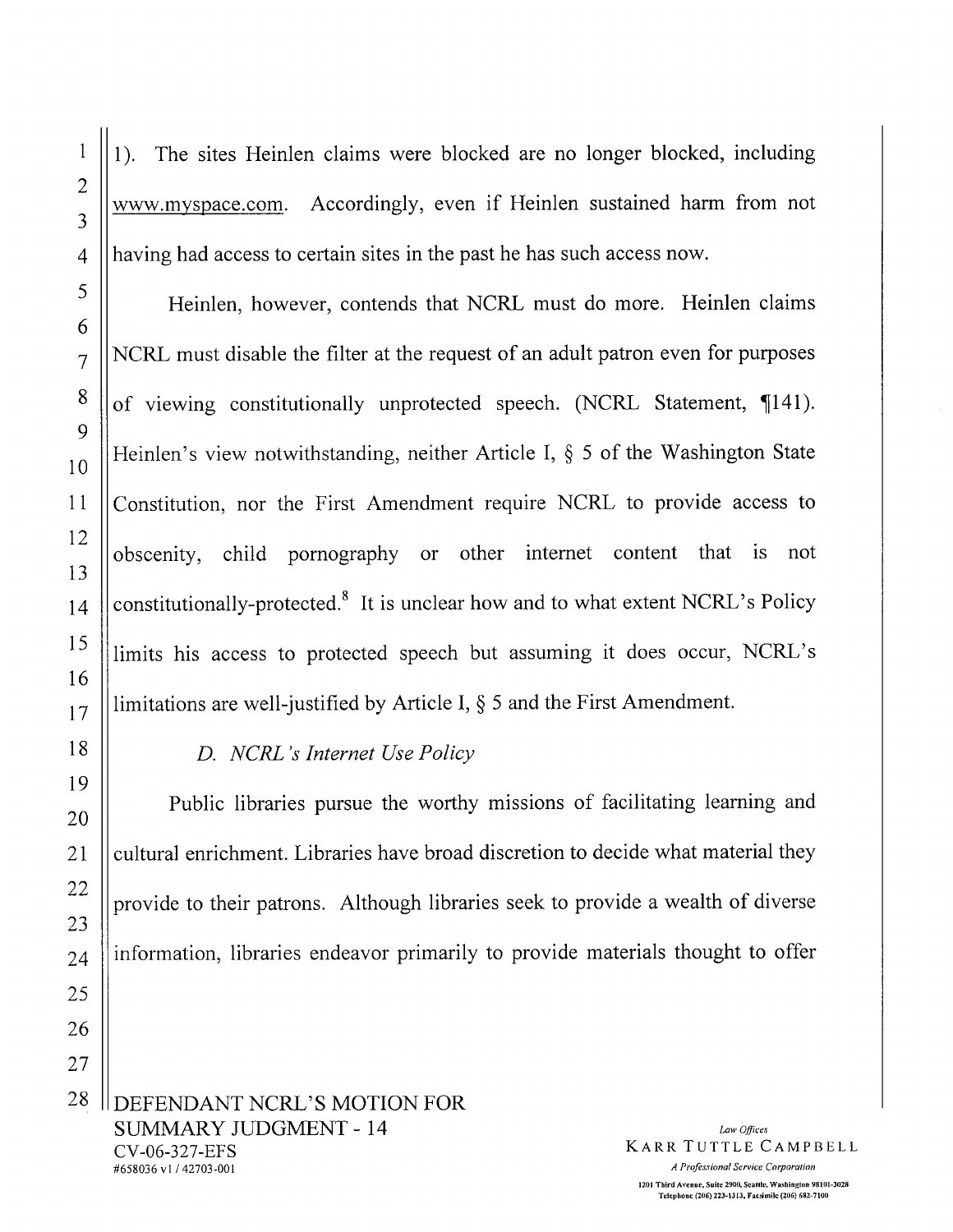the greatest direct benefit to their community. American Library Assn., supra, 539 U.S. at 202. Internet filtering is a form of content selection. It provides internet access to facilitate research, learning, and recreational pursuits by furnishing materials of requisite and appropriate quality. 539 U.S. at 206

NCRL fulfills its traditional role by promoting reading and lifelong learning as mandated by its mission.<sup>9</sup> Its are made with this mission in mind. Certainly, the process involved in developing a collection of traditional library materials is different than providing access to information over the internet. Nevertheless, NCRL exercises professional judgment in deciding what categories to block. It is instructive to consider how limited NCRL's blocking actually is:

Proxy Avoidance, Phishing, Malware, Spyware: Hacking, Generally speaking, sites falling into these categories predominately contain information about (or the means) to damage or circumvent computer networks and inflict damage a network. It makes little sense to permit access to sites that

<sup>8</sup> Obscene material and child pornography are not protected speech. See Miller v. California, 413 U.S. 15, 24 (1973); New York v. Ferber, 458 U.S. 747, 764 (1982).

<sup>9</sup> NCRL's mission also advances the State's policy to promote library services as part of its commitment to public education. See RCW 27.12.020

Law Offices KARR TUTTLE CAMPBELL A Professional Service Corporation 1201 Third Avenue, Suite 2900, Seattle, Washington 98101-3028 Telephone (206) 223-1313, Facsimile (206) 682-7100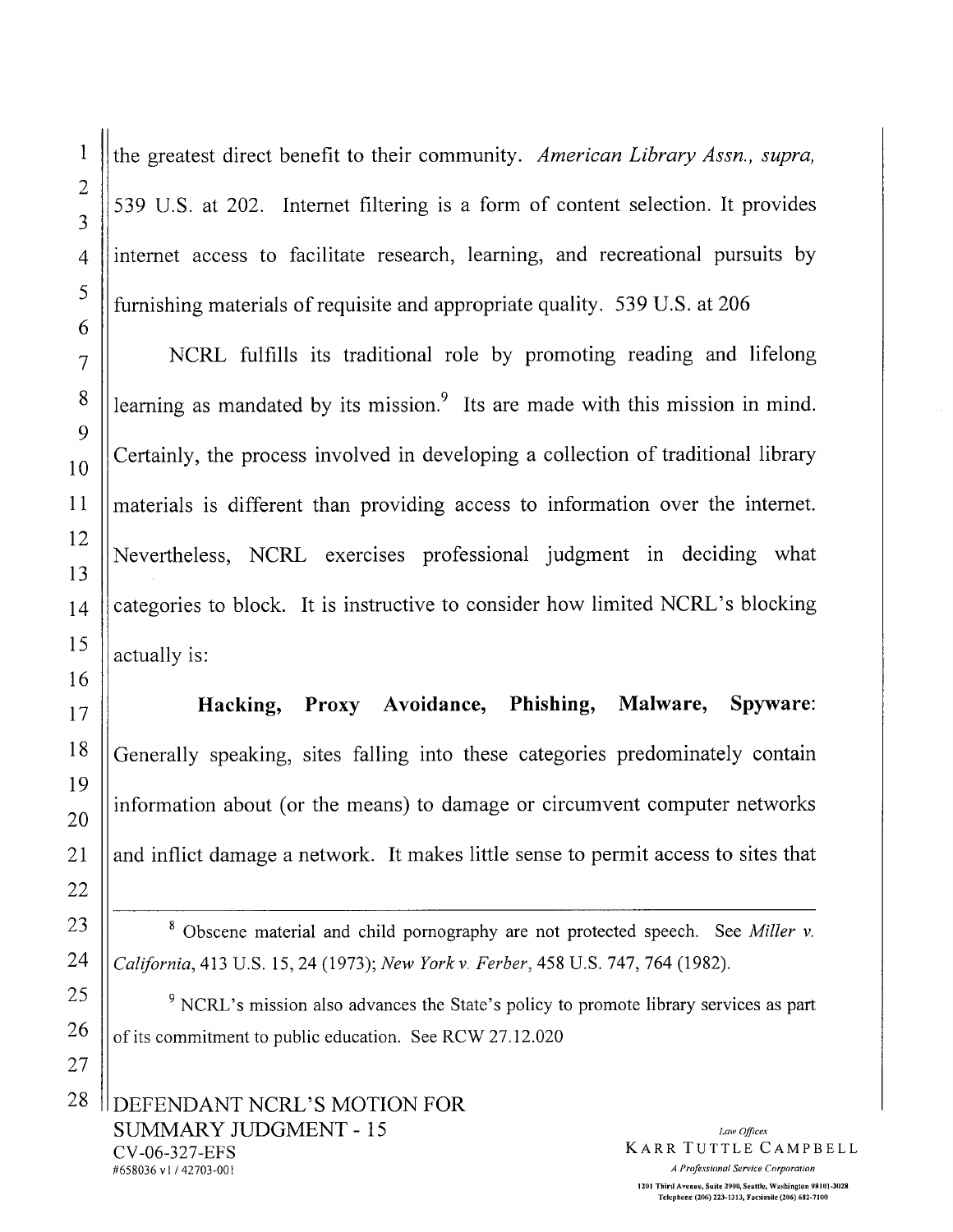theoretically could damage the very network which makes such sites available at all. Consequently, such sites are blocked. A patron is always free to ask NCRL to review a particular site if it is thought to have been wrongly categorized. (NCRL Statement, ¶56-58).

Web Chat and Instant Messaging. Facilitating instantaneous online dialogue is not part of NCRL's traditional mission. Moreover, web sites in these categories commonly require users to download software in order to function. As a matter of network safety and maintenance NCRL cannot risk the possibility of software-borne viruses or other malfunctions associated with such software. Patrons are free to access private e-mail accounts through hosted services such as Yahoo, Hotmail, and Google.

Gambling. Sites in this category are blocked because online gambling in some circumstances may be considered harmful to minors under CIPA or are otherwise illegal. See, e.g., RCW 9.46.240. NCRL has overridden the filter to allow access to sites that do not offer on line wagering capability and will continue to unblock benign sites as they come to NCRL's attention to the extent access is sought for bona fide research or other lawful purpose. (NCRL) Statement,  $\P$  56-58).

DEFENDANT NCRL'S MOTION FOR **SUMMARY JUDGMENT - 16** CV-06-327-EFS #658036 v1/42703-001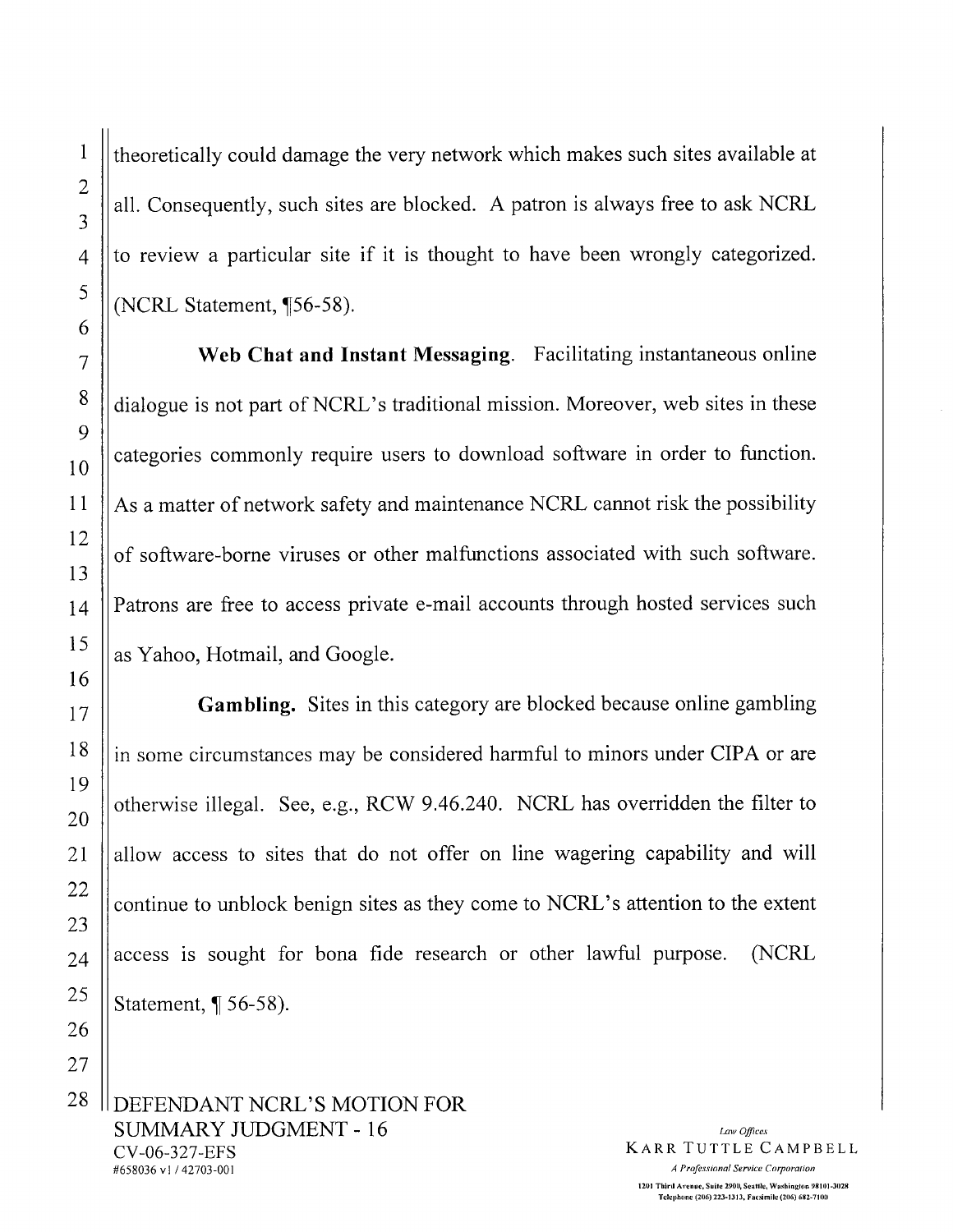Image Search and Video Search. Blocking these categories blocks only images and videos for which access is sought user's query through a web site search engine. If such categories were not blocked, a patron could circumvent the filter by simply entering terms associated with obscene content, for example, and performing a search through http://images.google.com/.

Materials, Nudity/Risque, and Pornography. These Adult categories are blocked for multiple reasons: first, CIPA requires blocking of visual depictions of material "harmful to minors;" second, NCRL's staff is entitled to a workplace that is not tantamount to a "hostile environment;" and *third*, such content is inconsistent with NCRL's mission.

E. NCRL has a legitimate, compelling interest in filtering internet use.

Assuming NCRL's Policy limits Heinlen's access to constitutionallyprotected speed, the limits are justified. NCRL's Policy is narrowly tailored to meet legitimate, compelling interests in protecting children and NCRL staff.

The burden of dealing with unfiltered internet access falls first and foremost upon NCRL branch librarians. They may be called upon to confront patrons viewing sexually-explicit material in circumstances ranging from merely awkward to potentially dangerous. Twenty of NCRL's twenty-eight branches are staffed by a single librarian. (NCRL Statement, ¶14). Space is confined and

DEFENDANT NCRL'S MOTION FOR **SUMMARY JUDGMENT - 17** CV-06-327-EFS #658036 v1/42703-001

Law Offices KARR TUTTLE CAMPBELL A Professional Service Corporation 1201 Third Avenue, Suite 2900, Seattle, Washington 98101-3028 Telephone (206) 223-1313, Facsimile (206) 682-7100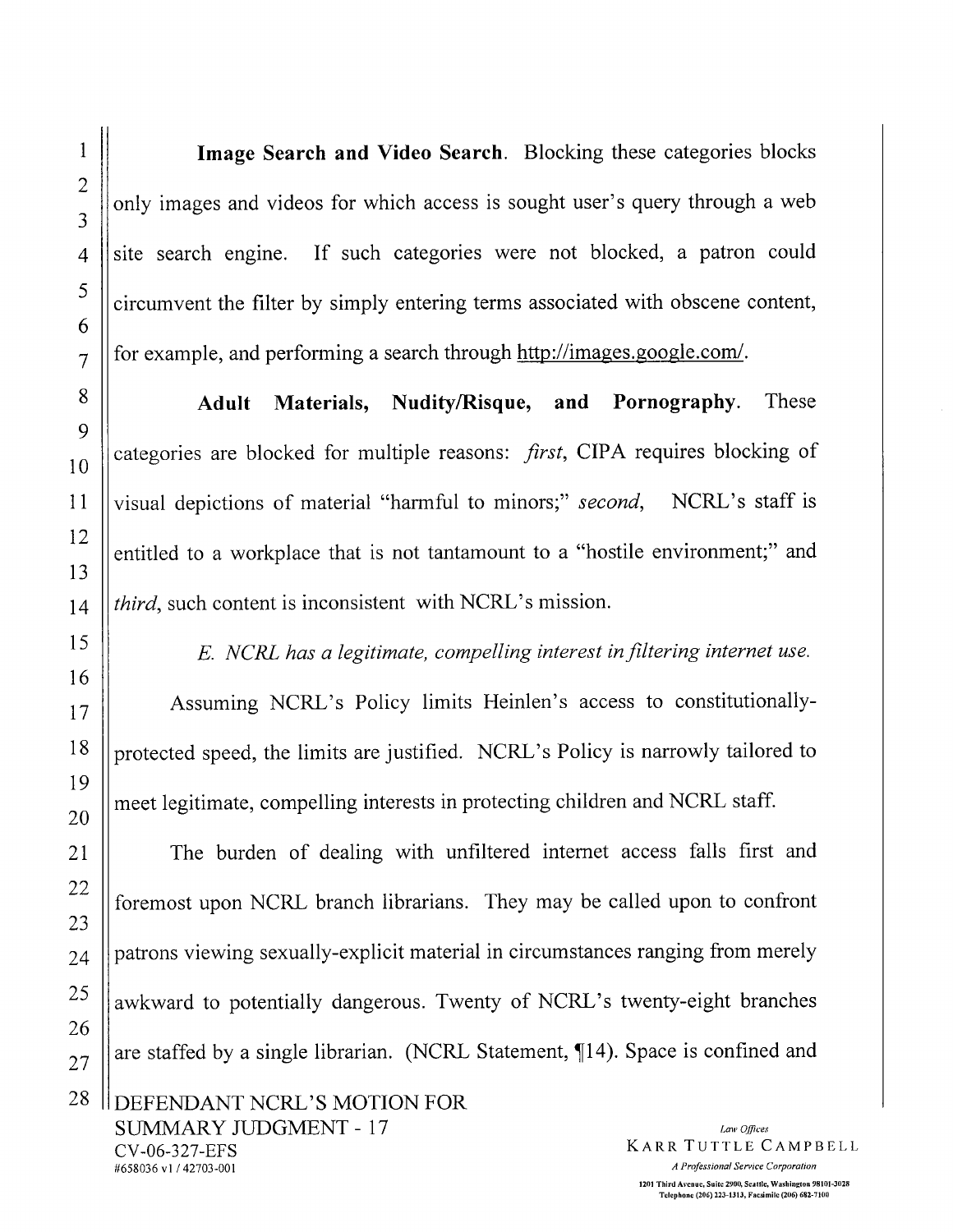resources are particularly limited in smaller branches. Librarians have ample, traditional duties to fulfill without also asking them to also maintain library decorum and dignity in the presence of adult patrons whose decisions may diminish the library experience for others or endanger them.<sup>10</sup>

NCRL also has a compelling interest in minimizing conditions that could serve as a basis for claims of hostile work environment, a form of sex discrimination actionable under Washington's Law Against Discrimination, RCW 49.60 et. seq. See Antonius v. King County, 153 Wn.2d 256, 261 (2004).<sup>11</sup>

Washington courts also recognize that compelling interests may justify restrictions on speech where the interests of children are at stake, particularly where the speech may result in physical, emotional and psychological harm. See Bering v. Shane, 106 Wn. 2d. 212, 244-45 (1986). There is reason to

 $11$  In 2003, 12 librarians brought hostile work claims against the Minnesota Public Library due to the proliferation of pornography and other sexually-explicit material accessed by patrons on library computers. NCRL Statement, 149.

<sup>&</sup>lt;sup>10</sup> Known encounters within NCRL branches to date have not resulted in physical threats or violence but incidents have occurred where patrons circumvented the filter and obtained sexually explicit, child pornographic, or obscene images. In these situations, NCRL librarians and staff have expressed feeling of discomfort, embarrassment and anxiety both in having to view the material and confront the patron. (NCRL Statement, ¶90-99)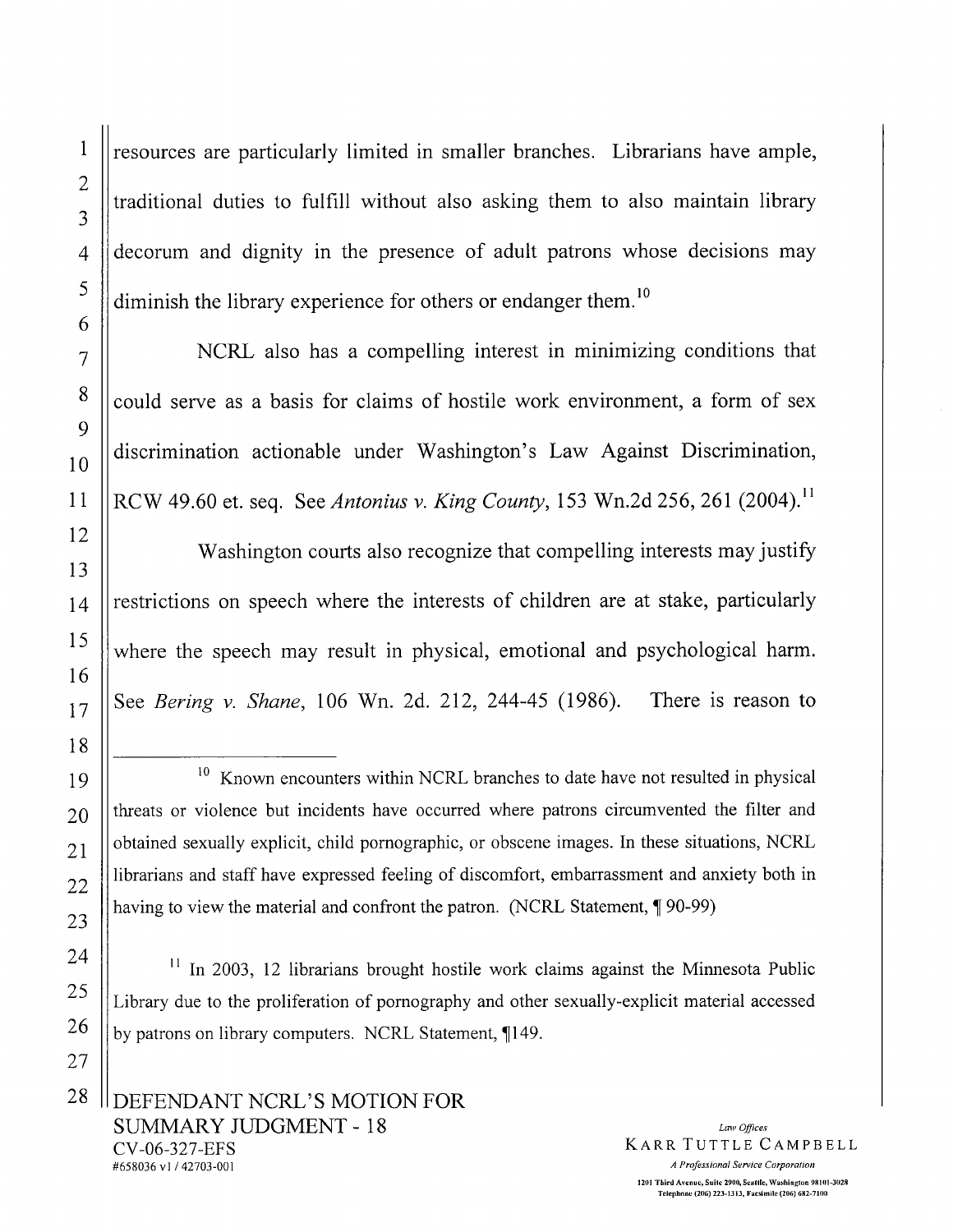foresee how unfiltered adult internet use may lead to a dangerous environment Recent reports from Dallas, Texas disclosed that library patrons for children. accessed 5,200 web pages containing pornographic material in a 45 minute period on a single day. (NCRL Statement, 150).

NCRL's Policy is configured narrowly and has proven to be reasonably effective at blocking only what is desired. Although a degree of underblocking and overblocking is inevitable, NCRL expert (Professor Paul Resnick) determined that only 20 web pages were incorrectly blocked out of approximately 600,000 web pages accessed across the NCRL network in a recent one week period. (NCRL Statement, 110).

## **CONCLUSION**

NCRL's Policy complies fully with Article I, § of the Washington State Constitution and the First Amendment to United States Constitution. It is narrowly tailored to meet NCRL's legitimate, compelling interests in protected children and employees and advances NCRL's duty to comply with CIPA and fufill its traditional role as a public library. Any burden to adult patrons caused by filter imprecision or restricted access to constitutionally protected speech is outweighed by these considerations.

DEFENDANT NCRL'S MOTION FOR **SUMMARY JUDGMENT - 19** CV-06-327-EFS #658036 v1/42703-001

Law Offices KARR TUTTLE CAMPBELL A Professional Service Corporation 1201 Third Avenue, Suite 2900, Seattle, Washington 98101-3028 Telenhone (206) 223-1313, Facsimile (206) 682-7100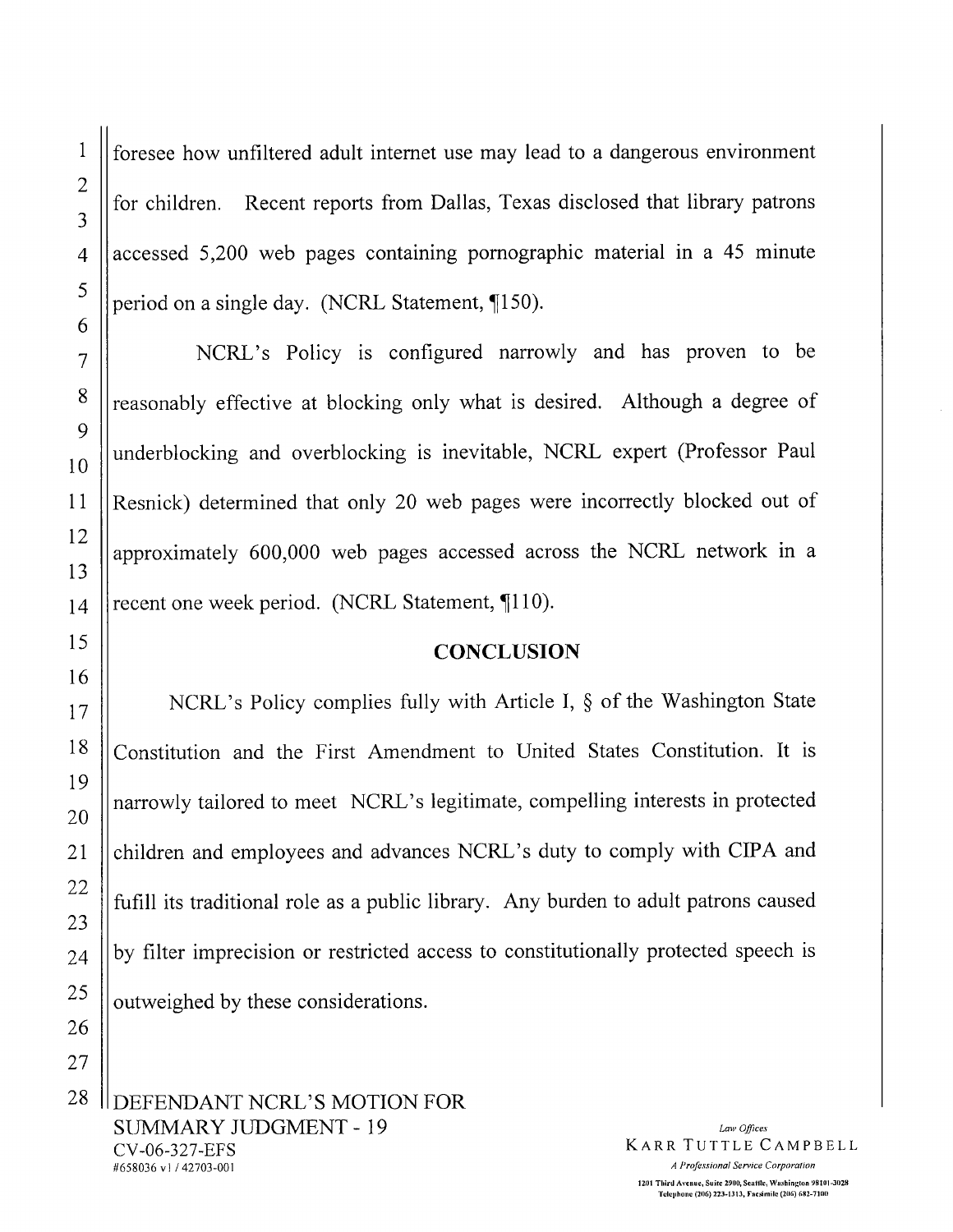| $\mathbf{l}$      | For the foregoing reasons, NCRL requests the entry of summary                                                                                                                            |
|-------------------|------------------------------------------------------------------------------------------------------------------------------------------------------------------------------------------|
| $\mathbf{2}$<br>3 | judgment in its favor on all claims alleged by Plaintiffs. In the alternative,                                                                                                           |
| $\overline{4}$    | NCRL requests this Court certify to the Washington Supreme Court the question                                                                                                            |
| 5<br>6            | of the validity of NCRL's Internet Use Policy under Article I, $\S$ 5 of the                                                                                                             |
| $\overline{7}$    | Washington State Constitution.                                                                                                                                                           |
| 8                 | DATED this 4 <sup>th</sup> day of February, 2008.                                                                                                                                        |
| 9                 | KARR TUTTLE CAMPBELL                                                                                                                                                                     |
| 10                |                                                                                                                                                                                          |
| 11<br>12          | By:/s/ Thomas D. Adams<br>Thomas D. Adams, WSBA #18470                                                                                                                                   |
| 13                | E-mail – tadams@karrtuttle.com<br>Celeste Mountain Monroe, WSBA #35843                                                                                                                   |
| 14                | E-mail – cmonroe@karrtuttle.com                                                                                                                                                          |
| 15                | Attorneys for Defendant North Central<br>Regional Library District                                                                                                                       |
| 16                | KARR TUTTLE CAMPBELL<br>1201 Third Ave., Ste. 2900                                                                                                                                       |
| 17<br>18          | Seattle, WA 98101                                                                                                                                                                        |
| 19                | Telephone: 206.233.1313<br>Facsimile: 206.682.7100                                                                                                                                       |
| 20                |                                                                                                                                                                                          |
| 21                |                                                                                                                                                                                          |
| 22                |                                                                                                                                                                                          |
| 23                |                                                                                                                                                                                          |
| 24<br>25          |                                                                                                                                                                                          |
| 26                |                                                                                                                                                                                          |
| 27                |                                                                                                                                                                                          |
| 28                | DEFENDANT NCRL'S MOTION FOR<br><b>SUMMARY JUDGMENT - 20</b><br>Law Offices<br><b>KARR TUTTLE CAMPBELL</b><br>CV-06-327-EFS<br>A Professional Service Corporation<br>#658036 v1/42703-001 |

1201 Third Avenue, Suite 2900, Seattle, Washington 98101-3028<br>Telephone (206) 223-1313, Facsimile (206) 682-7100

 $\hat{\boldsymbol{\gamma}}$